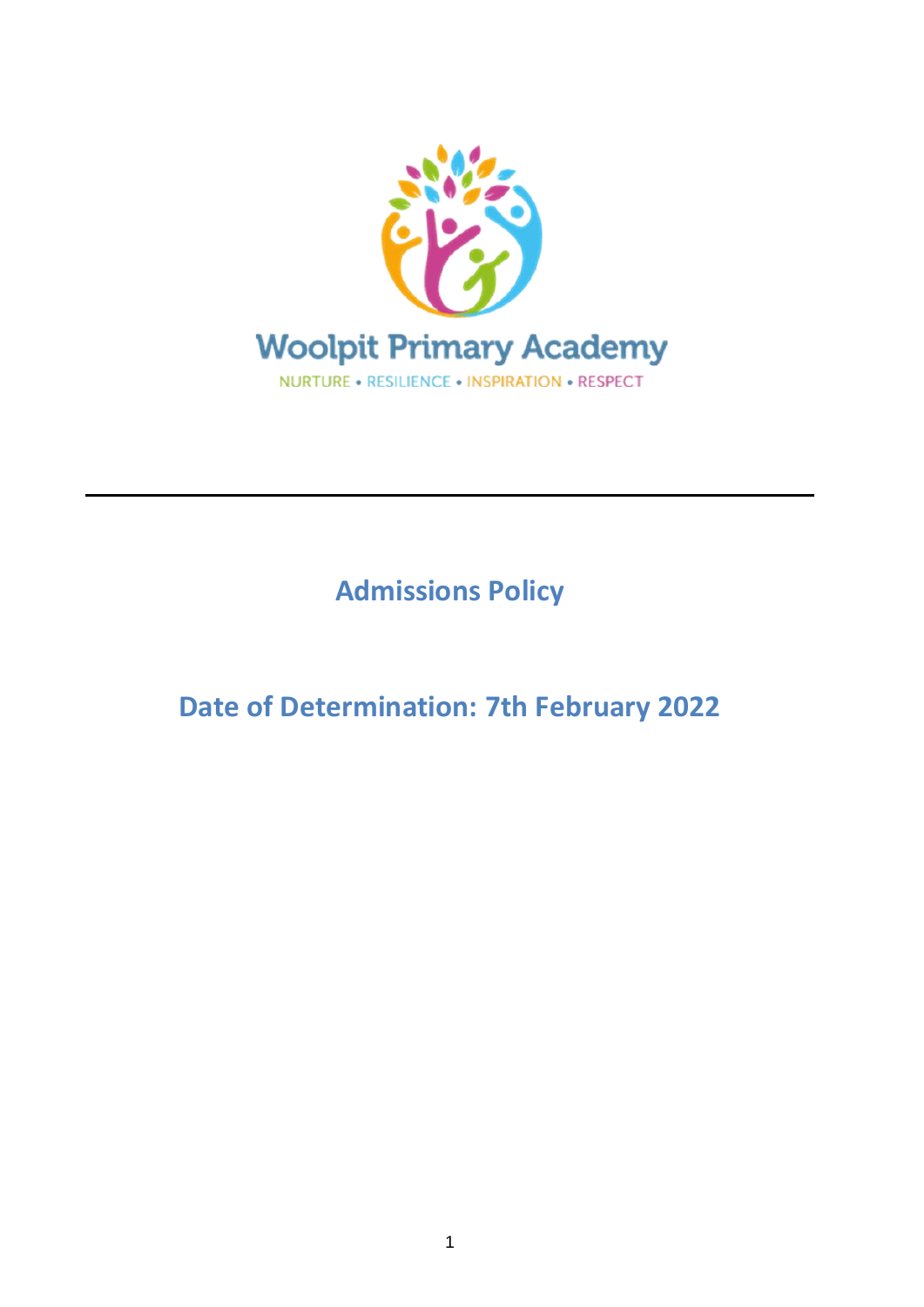# **Woolpit Primary Academy admission arrangements for the 2023/2024 school year**

# **Introductory statement**

Woolpit Primary Academy is an Academy within the Thedwastre Multi Academy Trust. The Multi Academy Trust is the Admissions Authority for the school. We are committed to considering all applications fairly and equally. This Admissions Policy is subject to a statutory public consultation and conforms to the 2021 Schools Admissions Code and the Schools Standards and Framework Act 1998, as revised by the Education Act of 2002. The policy should be read in conjunction with the Admissions to Schools in Suffolk booklet  $$ published by Suffolk County Council

### **Published Admission Number**

The school has a Published Admission Number (PAN) of 30 for entry in to the Reception Year.

The school will accordingly admit this number of pupils if there are sufficient applications. Where fewer applicants than the published admission number for the relevant year group are received, the Academy Trust will offer places at the school to all those who have applied.

# **Application process**

Suffolk County Council will process applications as part of the normal local authority process for co-ordinating school offers.

Applications for this school can be made online at [www.suffolk.gov.uk/admissions](http://www.suffolk.gov.uk/admissions) or by filling in a paper application form (CAF1) available from the Local Authority Admissions Team on 0345 600 0981 (local rate) or from [www.suffolk.gov.uk/admissions.](http://www.suffolk.gov.uk/admissions) Paper applications should be sent to the Admissions Team, Endeavour House, 8 Russell Road, Ipswich, IP1 2BX.

The closing date for applications is 15 January.

Offers will be made on 16 April or the next working day.

# **Oversubscription criteria**

When the school is oversubscribed, after the admission of pupils with an Education, Health and Care plan naming the school, priority for admission will be given to those children who meet the criteria set out below, in priority order:

1. Looked after children (LAC) and all previously looked after children - children who were looked after but ceased to be so because they were adopted or became subject to a child arrangements order or special guardianship order, immediately following having been looked after (PLAC), including those children who appear (to the admission authority) to have been in state care outside of England and ceased to be in state care as a result of being adopted - internationally adopted previously looked after children (IAPLAC).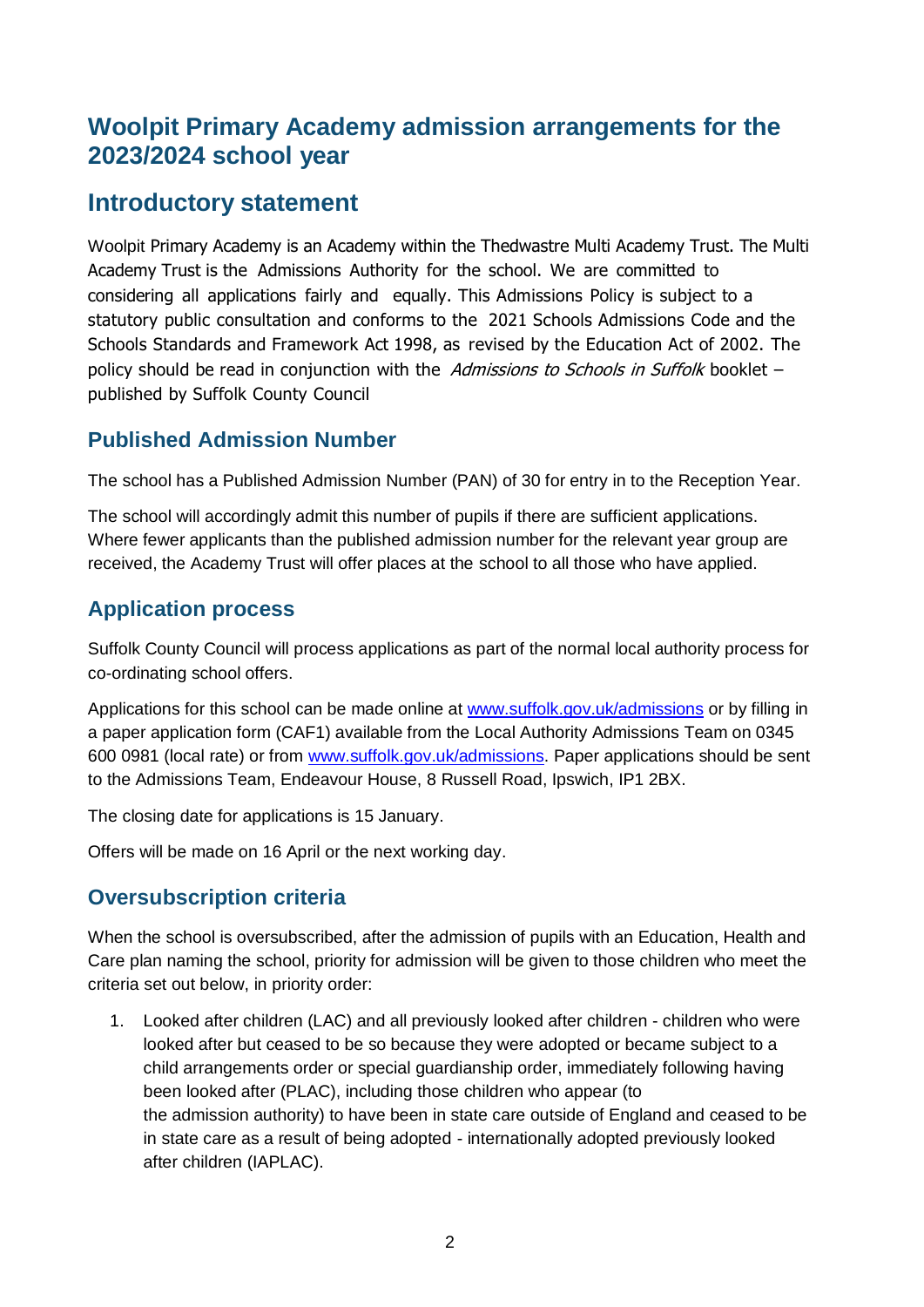- 2. Sibling: where the child has a sibling in the school or a sibling has already been offered a place at the school, and where the sibling will still be attending the school at the time of admission. Priority will be given, where necessary, to applications where there is the smallest age gap.
- 3. Children who are **ordinarily resident** in the catchment area and who live nearest to the school. We will measure the distance by a straight line ('as the crow flies'). All straight line distances are calculated electronically by Suffolk County Council using data provided jointly by the Post Office and Ordnance Survey. The data plots the coordinates of each property and provides the address-point between which the straight line distance is measured and reported to three decimal places. Where there is more than one home within a single building (for example apartments) we will measure to a single point within that building irrespective of where those homes are located.
- 4. Children who live outside the school's catchment area in the same priority order as set out in criterion 3 above.

### **Tie-break**

It is possible that the PAN of the school will be reached in any one of the categories set out above. For this reason, all applications will be prioritised according to the criteria described. Decisions will be made about the offer of places in accordance with those priorities. If it is necessary to use a tie-breaker to distinguish between two or more applications, a distance criterion will be used. We will give priority to the applicants who live nearest to the school as measured by a straight line.

In the unlikely event that two applicants competing for a single place at a school live the same distance from the school, the place will be offered to one applicant on the basis of lots drawn by someone independent of the school.

If the final place available is offered to a twin, triplet or other multiple birth and the remaining sibling(s) would ordinarily be refused, we will offer places to the remaining sibling(s). Where a sibling of a twin, triplet or other multiple birth has a school named on their EHC plan, Suffolk County Council will from the date of issue of the EHC plan treat their twin, triplets or other multiple births under the sibling oversubscription criterion for the named school. This does not apply to siblings of children in a specialist unit or a specialist resource base for Hearing Impaired provision or a nursery, because they do not meet the sibling definition in the oversubscription criteria.

### **Late applications**

All applications received by the Local Authority after the deadline will be considered to be late applications. Late applications will be considered after those received on time. If you were unable to apply by the closing date, and the Local Authority agree that there are very exceptional reasons for an application being late, it will be considered as on time if it is received by the exceptional late date in the Co-ordinated Admissions Scheme and evidence is provided with your application. This only applies in circumstances outside your control which made it impossible for the application to have been made on time. Further information is available from the Local Authority on 0345 600 0981 or at [www.suffolk.gov.uk/admissions.](http://www.suffolk.gov.uk/admissions)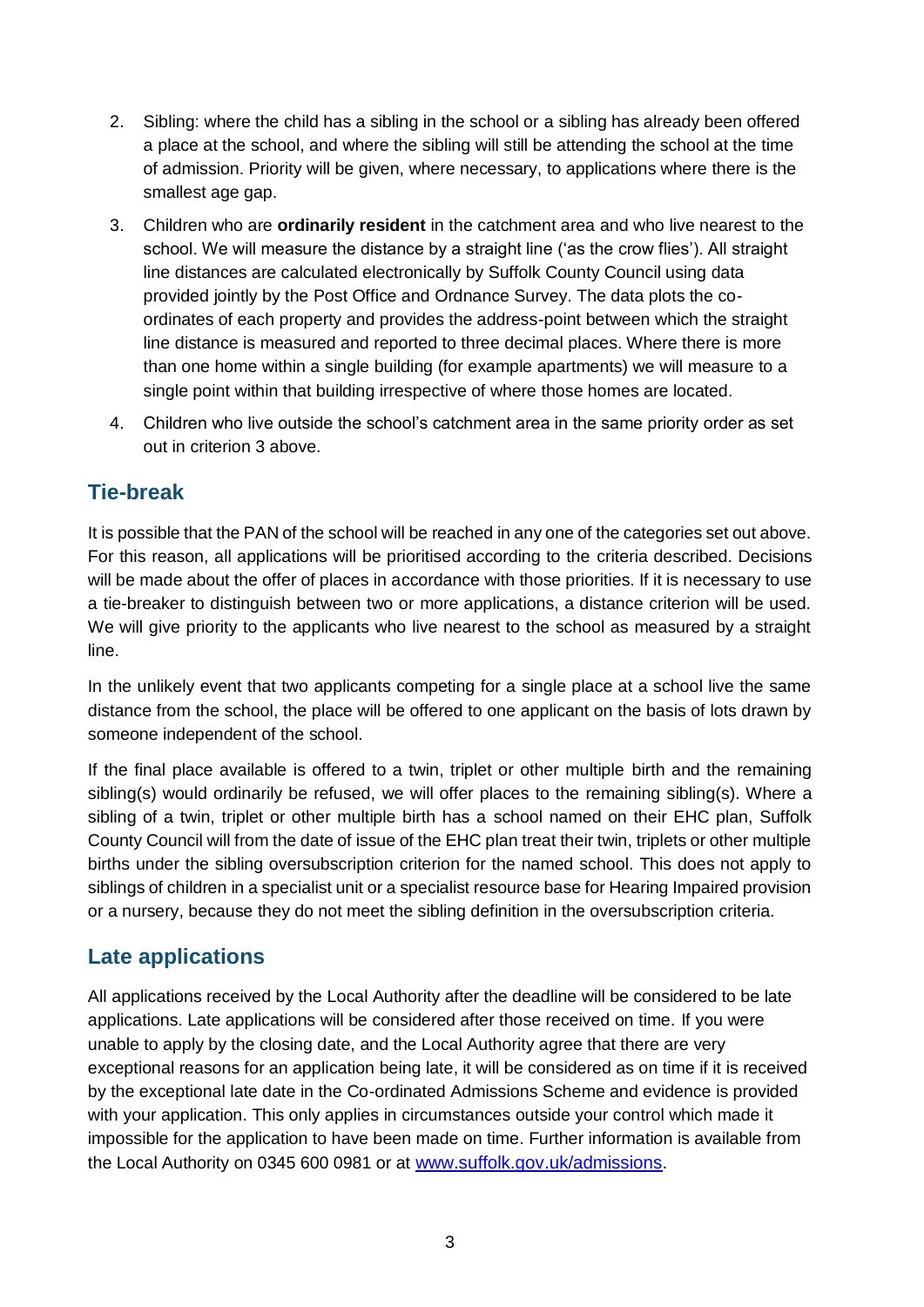# **Deferred entry for infants**

Parents offered a place in reception for their child have a right to defer the date their child is admitted, or to take the place up part-time, until the child reaches compulsory school age. Places cannot be deferred beyond the beginning of the final term of the school year for which the offer was made.

Children reach compulsory school age on the prescribed day following their 5th birthday (or on their fifth birthday if it falls on a prescribed day). The prescribed days are 31 August, 31 December and 31 March.

### **Admission of children outside their normal age group**

It is expected that children will normally be educated within their chronological year group. However, we will make decisions on the basis of the circumstances of each case and in the best interests of the child concerned in line with the School Admissions Code.

You can make a request to the school in writing. This will need to include, where relevant, any supporting evidence. We will make a decision on the request, taking into account the views of the headteacher. We will write to you with the outcome including the reasons for the decision. If the request is refused, you we be given the details of how to complain to the school.

A CAF1 application form must be sent to Suffolk County Council along with the decision letter from the school and other relevant evidence by the national closing date. Even if the request is agreed there is no guarantee there will be a place available.

# **Waiting lists**

The school will operate a waiting list for the Reception Year where the school receives more applications for places than there are places available, the waiting list will operate until 31 December.

Children's position on the waiting list will be determined solely in accordance with the oversubscription criteria. Where places become vacant they will be allocated to children on the waiting list in accordance with the oversubscription criteria. The waiting list will be reordered in accordance with the oversubscription criteria whenever anyone is added to or leaves the waiting list.

# **Appeals**

All applicants refused a place have a right of appeal to an independent appeal panel constituted and operated in accordance with the School Admission Appeals Code.

Information on how to make an appeal will be provided in the letter refusing your child a school place.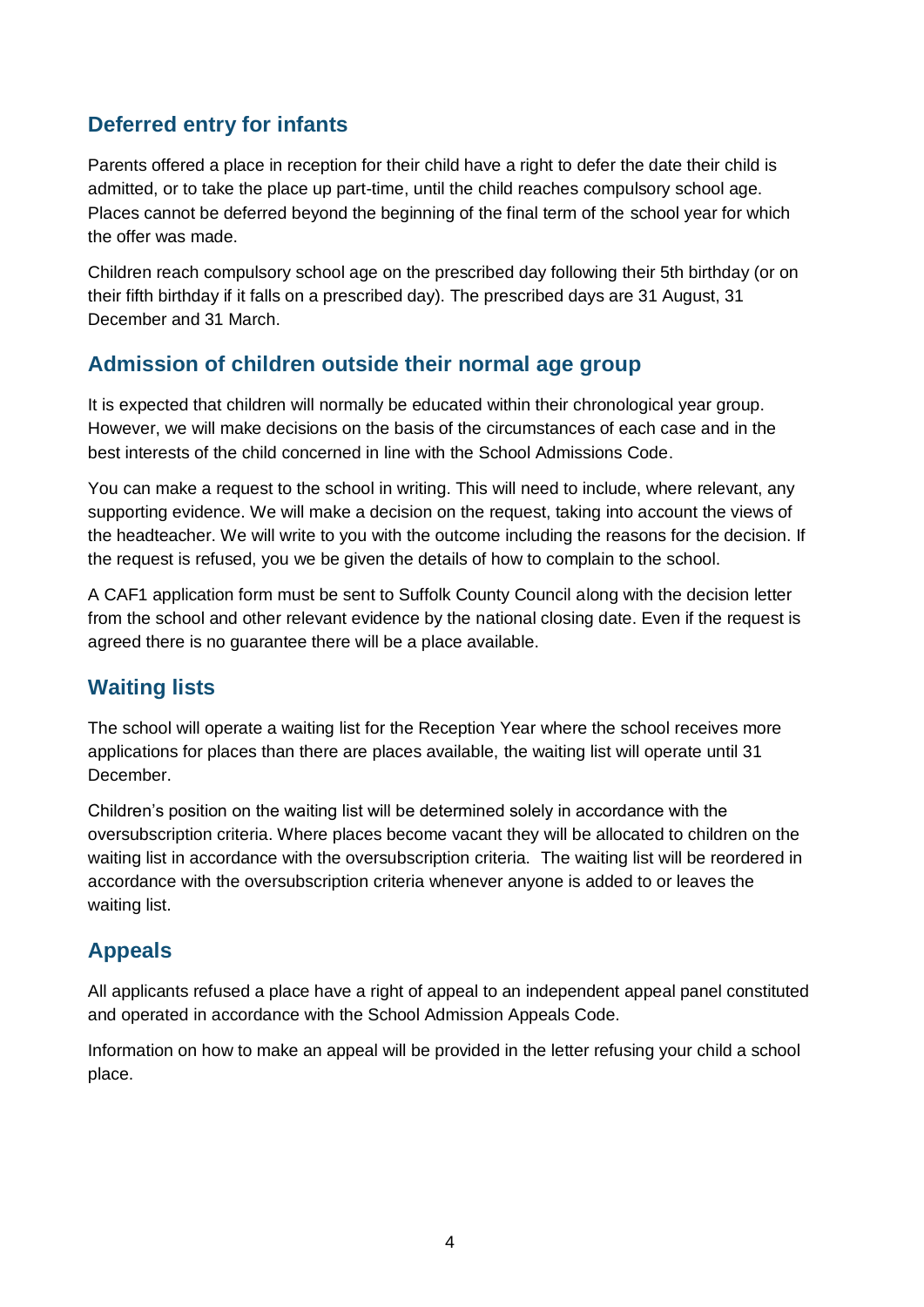### **Notes:**

#### **Sibling**

The term 'sibling' includes: natural, half, step, and adopted brothers and sisters; a child of the partner of the parent/carer; and children who are fostered into the family. In all these cases, the child and their sibling will both be living at the same address (that is where the child is ordinarily resident) in a single family unit. This means that children from different family units, where those separate families are living together at the same address, are not considered siblings under this criterion.

#### **Ordinarily resident**

By ordinarily resident we mean the place where your child usually lives. We consider this to be where they sleep overnight. We may need proof of this address. If you use another address to give the impression that your child lives at a different address to where they are ordinarily resident, such as a second home or a grandparent's address, so that you have a higher priority for a place at that school; we consider this to be a fraudulent application. Where a child lives at two or more addresses, each for part of the week, the address at which the child is ordinarily resident will be considered to be the address that the child lives at for most of the week (excluding weekends and school holidays). Separate evidence in writing from each parent must be provided to confirm the child's living arrangements at the time of application.

In cases where the child spends an equal proportion of the school week at two or more different addresses, evidence of which is to be considered the main contact address will be required to support the application. Agreement in writing by the parents will be required to state which address is to be used as the ordinarily resident address. This address will then be used when processing all school preferences expressed. It is not acceptable to use one address for one school preference and another address for another school preference.

If we are aware of a parental dispute affecting the application, we may not be able to deal with the application and you may need to seek independent legal advice in order to resolve the matter.

#### **Looked after children**

A 'looked after child' is a child who is (a) in the care of a local authority including those children who appear (to the admission authority) to have been in state care outside of England (IAPLAC), or (b) being provided with accommodation by a local authority in the exercise of their social services functions (see the definition in Section 22(1) of the Children Act 1989).

#### **Previously looked after children**

Previously looked after children includes children who were adopted under the Adoption Act 1976 (section 12 adoption orders) and children who were adopted under the Adoption and Childrens Act 2002 (section 46 adoption orders) and includes those children who appear (to the admission authority) to have been in state care outside of England (IAPLAC). Child arrangements orders are defined in section 8 of the Children Act 1989, as amended by section 12 of the Children and Families Act 2014. Child arrangements orders replace residence orders and any residence order in force prior to 22 April 2014 is deemed to be a child arrangements order.